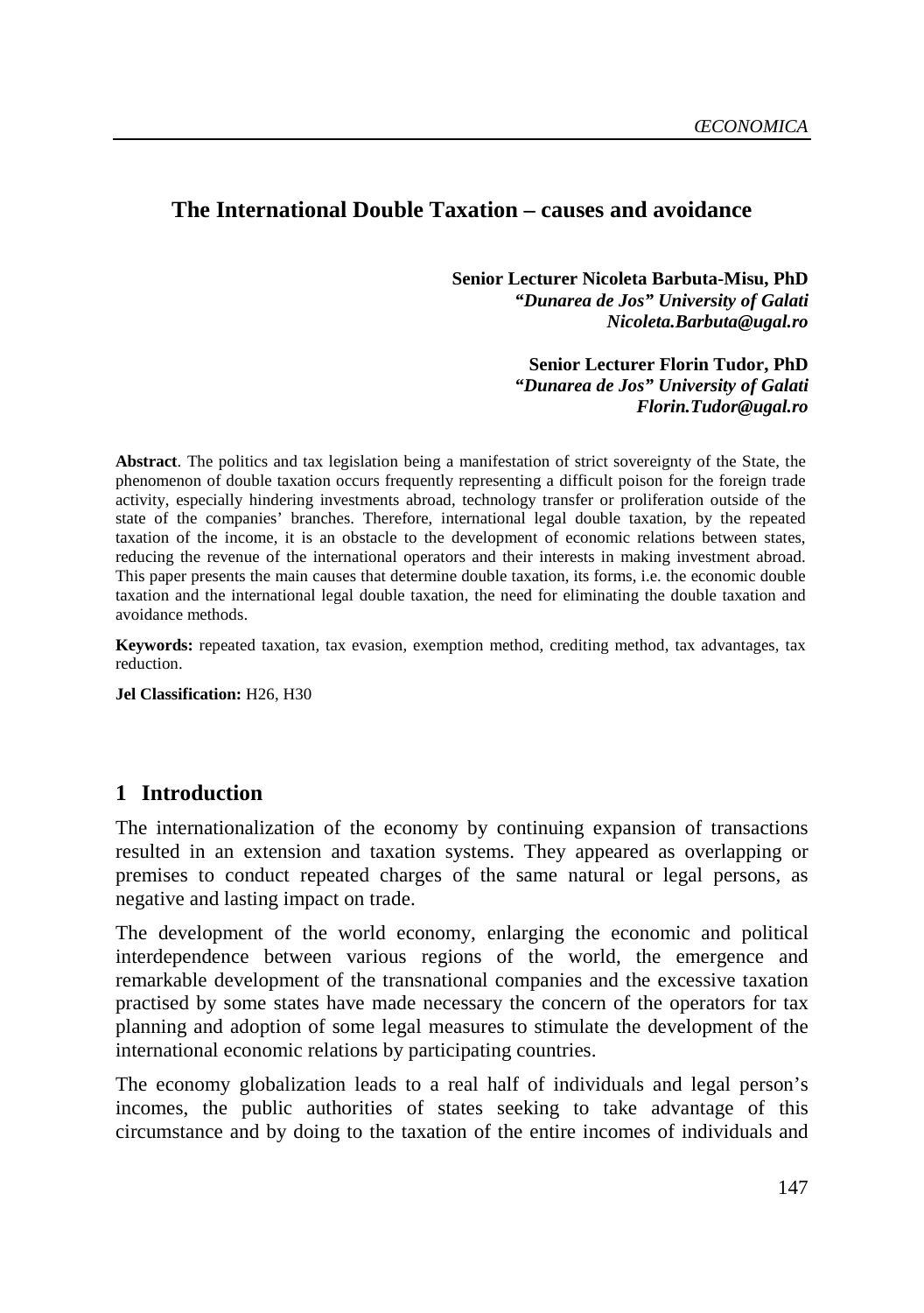resident legal persons of the states concerned, as revenues from non-residential persons on the territory taken into account.

So we get that certain income to be taxed both in the state of the origin of incomes, as well as in the state of destination, a fact of nature to prevent amplification even further of the relations between states, where they no take measures to eliminate or at least, to limit the phenomenon.

Therefore it is considered, rightly, that the internationalization of the economy leads to rising incomes that made certain natural or legal persons, in exchange global taxation (of all income of a person in its State of residence, regardless of State of origin of revenues) undermines the interest in developing relations of cooperation and collaboration among states.

Thus, taxes can become, in certain circumstances real barriers to economic and technical-scientific cooperation, the establishment of branches and subsidiaries abroad, foreign investment capital and foreign lending, so the development of economic and financial affairs, not only for the high level of taxation, but especially because of the repeated imposition of income or wealth of taxpayers. For this reason it was tried several methods of avoiding double taxation.

## **2 Double Taxation**

In the globalized economy, the amplification and diversification of relations between states appear more frequent instances of physical and legal persons belonging to a State derives income from sources in other states.

Since each of the States concerned may claim tax jurisdiction, all or part of the persons concerned, this generates coexistence of several complementary or competing tax systems, thereby double or sometimes a multiple taxation of income that (Alexander, 2003).

Thus international tax is double taxation, which may represent an excessive taxation for the taxpayer and an obstacle to capital movements, the process of increasing cooperation between countries and increasing the economic and financial relations between them (Mosteanu, 2003).

International double taxation was determined by the diversity of the national systems, the particularities of taxation policies and how to use this tax and duties as levers to stimulate or limitation of economic activities, and not only has adverse effects on society, in general.

This affects the export efficiency and external competitiveness of goods because duties and taxes affect prices of goods and tax burden is greater than if the income or wealth would be subject to taxation legislation from a single state (Mosteanu, 2003).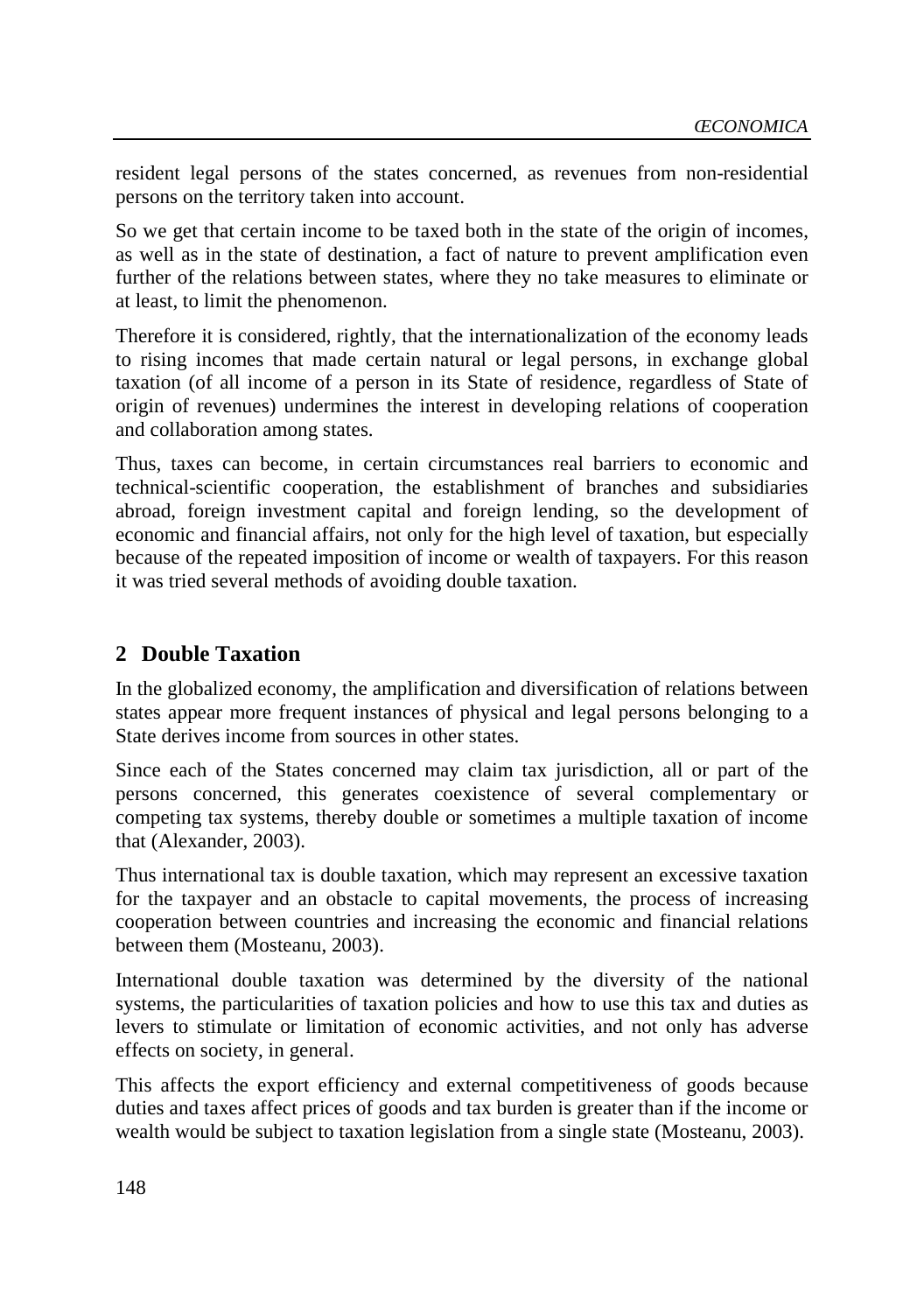Come in a more complete and as large definition, the double taxation is imposing a two or more taxes, which are similar, on the same taxable subject, for the same taxable purpose and to the same period of time (Davis, 1985).

The phenomenon is encountered only to direct taxes, i.e. in the income tax and to the tax on wealth. Double Taxation cannot occur in the indirect taxes as citizens of a state found on the territory of other state, as buyers of goods, bears the same taxes contained in prices that citizens of the state concerned. For the goods that are purchased by the citizens of a state, from a foreign country, there is no longer pay (in their country) indirect tax similar to those included in the purchase price of goods or services concerned (Vacarel et al., 2006).

Relations are established between individuals and the state is different and it can be influenced by:

- political dependence characterized according to nationality;
- social dependence which is manifested through the individual stay in the country of his residence or domicile;
- economic dependence resulting from individual participation in the activity of production, circulation or consumption of goods in that State.

When these three types of dependencies are met in the same individual, one can say that there was a total membership of a state fiscal sovereignty.

Today it was observed that may occur more frequently in situations where the same individual is linked political, economic or social spot for two or more states. Thus, the same individual can be a citizen of a state to live in another country and source of income is the third state. That is why membership of double or multiple taxation causes a double or multiple taxation (Mosteanu, 2003).

The phenomenon of double taxation can be caused by a series of causes, among which:

- governments of some states apply taxes on income made in concerned territory by local and foreign taxable subjects, and on the other hand subject to taxation and income made by its nationals abroad (Leicu, 1995);
- particularities of the fiscal policy and of the taxes systems encountered in a country or another. They may lead to double taxation and to stop activities producing of incomes (Mosteanu, 2003);
- various interpretations of the terms "resident", "source of income", "home" etc. Because of the different content of these concepts of the country to country's is possible that the same taxable subject, considered resident in two or more states or as one and the same taxable object to be regarded as having the source in two or more states.

For the last question referred to, an interesting example is the American companies located in the United States but are administered and directed by boards of directors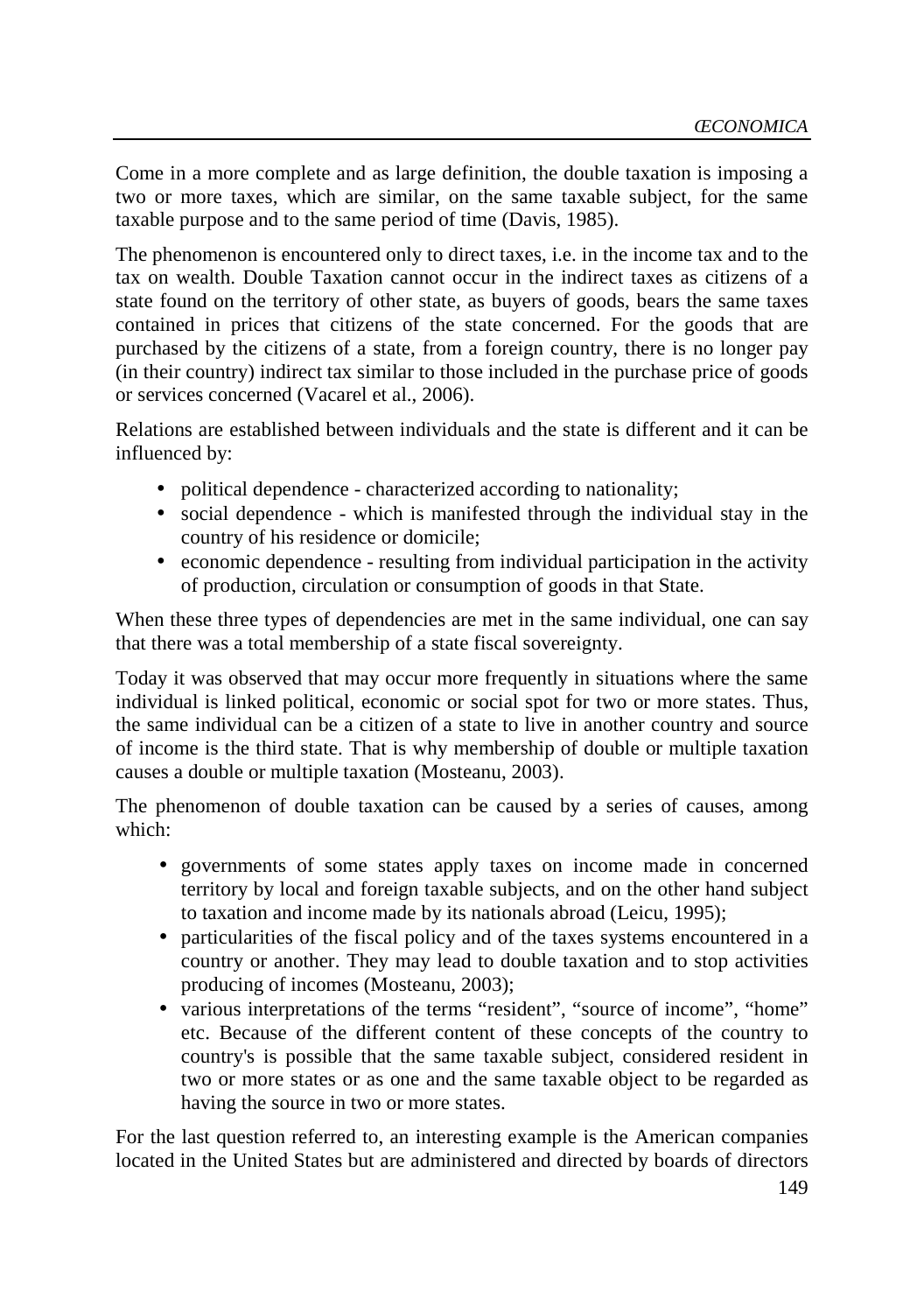located in Great Britain. This type of company will be subject to American taxes (of state in which has its headquarters), but also British taxes because it is considered to be resident in Great Britain (with the control centre located in this state).

As regards the taxable subjects as persons, interpretation of "resident" can often determine double taxation of income in the British tax system. Because, a British resident who residing in another state is susceptible to taxation for the same income in both countries. For example, the sale of properties located in another state may be the subject to duties both in the state and the Great Britain (where the taxable subject is resident).

Presenting these summary examples show the need for removal situations of double taxation and the requirement of insurance of a clear and safe position for the taxable subjects engaged in commercial, industrial and financial dealings to the international level (Leicu, 1995).

The phenomenon of international double taxation occurs because concepts (criteria) different underlying the imposition, and not because of the different structures of tax systems. Application to charge varying based on the principles of source, residence and nationality gives rise inevitably to the assertion of jurisdiction on the subject of taxation, resulting in double taxation.

Therefore, it is seen as the result of overlapping claims to impose two or more states. In other words, it appears generally to leverage international relations, as an addition to levying taxes on property and economic transactions carried out on national territory and goods and transactions performed in other states due to the fact that they are paying residents (Mosteanu, 2003)

# **3. Economic and international legal double taxation**

With the introduction of direct taxation of personal type, which constituted a significant progress in terms of the principle of fiscal equity, subject to taxation was formed the income made or property, without taking account of their source.

Taking into account multiple consequences of double taxation, both in the statute of the taxable subjects persons (citizens and/or residents of the state), and the taxable subjects corporate (companies, corporations, etc.), literature awarded to double taxation two forms: international economic and legal (Alexandru, 2003).

## **3.1 Economic double taxation**

Economic double taxation has a definition very similar to general definition, so that it considers this phenomenon consists of the submission of certain taxable raw at two or more taxes in the favour of the same authorities or different public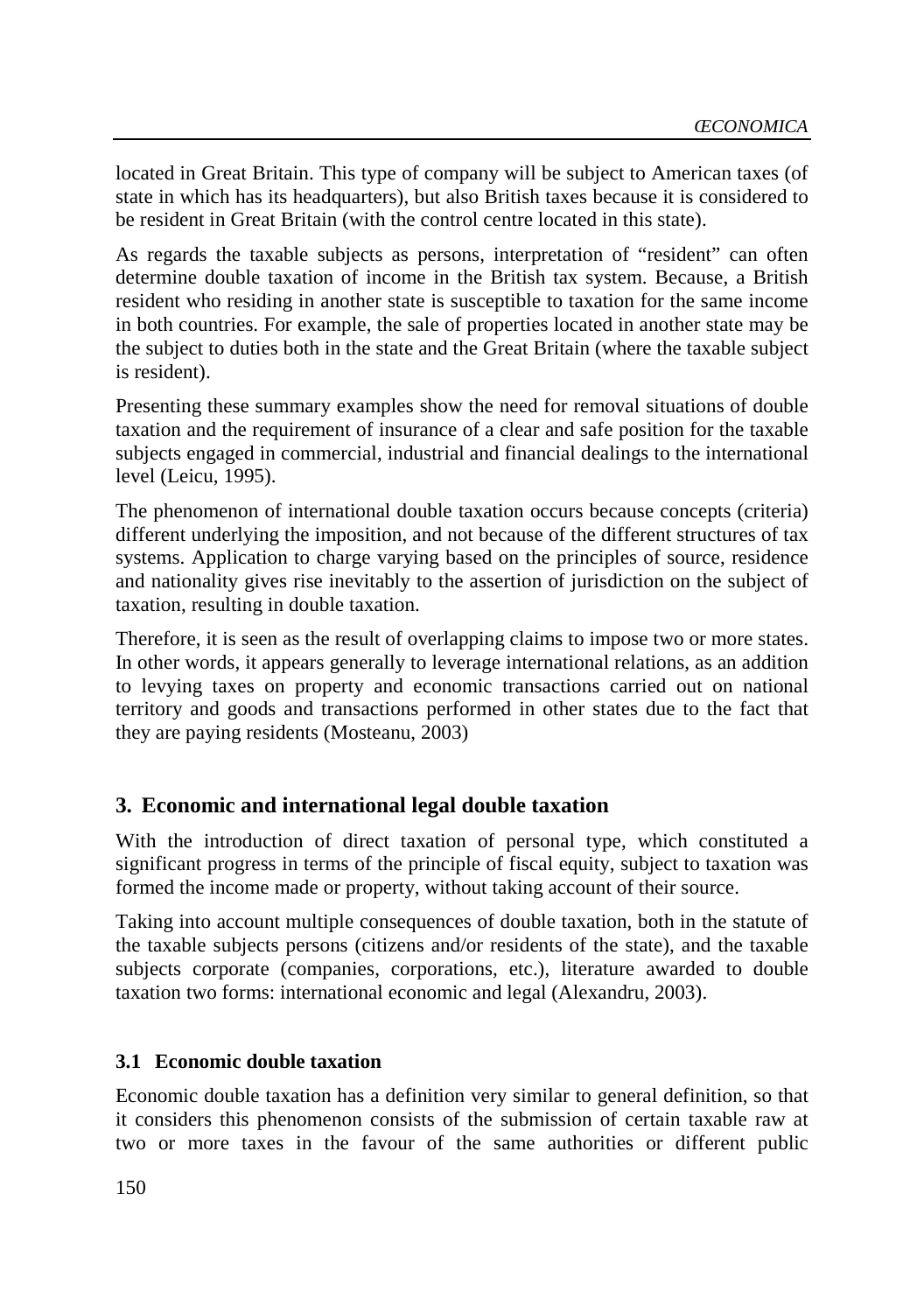authorities, at the same financial year (Ionita et al., 2003). This means submitting to more taxes, of the same income or of the same fortunes for the same state.

A good example, but the most important and frequency form of economic double taxation, considered by the Americans and Europeans specialists, is imposing the corporation incomes. Still we will present such an example:

- Gross profit of the corporation  $-50,000$  Euros;
- Tax profit (16 percent)  $8,000$  Euros;
- Net profit  $-42,000$  Euros;
- Tax on dividend (16 percent whereas is taxed as other income obtained from independent activities) – 6,720 Euros;
- Total taxes  $-14,720$  Euros.

Economic double taxation from presented example is a combined form of taxation since meet legal person to person in the field of taxation. The corporation bear the income tax and the shareholder bear the tax on dividend through distribution of the profit in the form of dividend.

Another classic example we meet to certain domestic products (tobacco, alcohol, etc.) to which it apply for the first excise and then value added tax. If the same products are from import, from a state that is not a member of the European Union on they apply a third tax in the form of customs duties.

This form of repeated taxation, through which certain revenue or elements of wealth are subject to separate two taxes, represents a deliberate, conscious act, of the fiscal sovereignty which it happening within state (Vacarel, 1995).

And economic double taxation may have international character when one or several taxable subjects are individuals or legal non-residential who transfer their revenue abroad. In this situation, international double taxation will be watching inevitable of the taxation system existing in the state, source of income and not a lack of harmonization of the tax systems in states involved (Alexandru, 2003). Thus, if a company with national capital, owes to the state a tax on profits before the profit distribution, and shareholders – an income tax on dividend what has been divided; if the company's shareholders are residents in the state on which territory is the source of income, double taxation of profit that is distributed as dividend will not exceed the national framework.

In case of a multinational company, however, shareholders residents of other states will transfer dividends as they are entitled to the states for which they have the tax residence, which will be subject to income tax. Economic double taxation what will occur in this situation will exceed, obviously, the national framework. This time, international double taxation will be inevitable consequence of the taxation system existing in the state source of income, and not be to the lack of harmonization of the tax laws in states involved in the matter (Vacarel, 1995).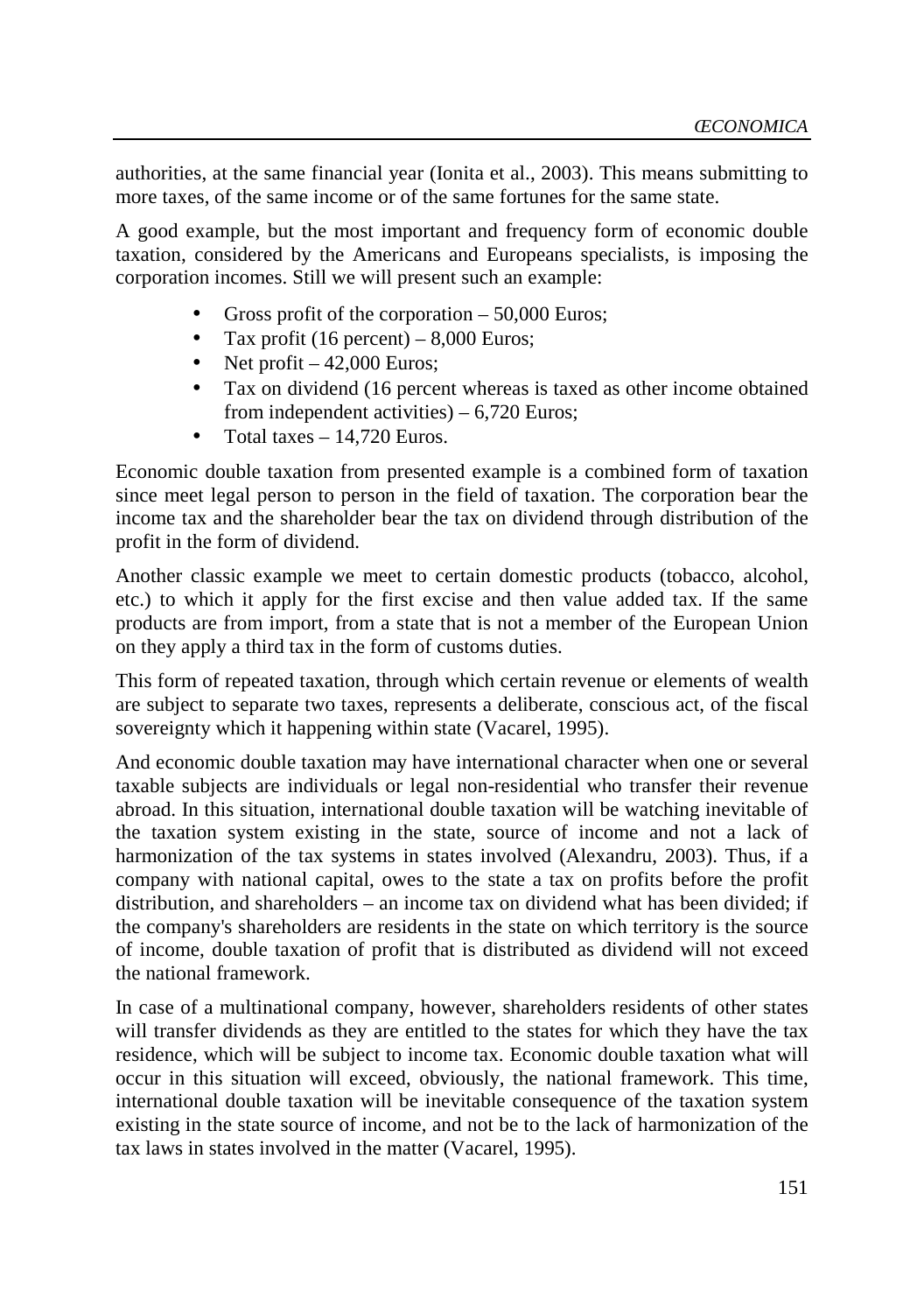#### **3.2 International legal double taxation**

The doctrine of international tax law raised different definition of international double taxation. Thus, for example, B. Spitz considers that this phenomenon *occur when the tax authorities of two or more states collect taxes concurrently with the same basis or the same impact in such a way that a person may bear a heavy tax obligation than if it would be subject to a single fiscal authority* (Spitz, 1972).

Definition and identify the origin of the way of its manifestation constituted a concern and the Romanian experts. Thus, the academician Iulian Vacarel defines the international legal double taxation as *submission of certain taxable raw by two different states, to the same type of tax, to the same financial year* (Ionita et al. 2003).

Also, Professor Gheorghe D. Bistriceanu identified this phenomenon following criteria: *when income and property are imposed by the two countries on the same type of tax and in the same financial year, there is an international legal double taxation*.

A classic example is the case in which a non-resident is forced to pay a tax on dividend: in the country source of dividends (shareholder in the resident company) or in the state where shareholder is resident.

In this case the taxation subject suffers a double taxation for the same income, i.e. the state of the source of income and in the state of residence.

The experts responsible for taxation which have developed conventions OECD and their comments found that the international legal double taxation appears in the following situations:

- where each contractor state requires total income and the wealth of the one and same person, which means that there is a full imposing in competition;
- if a resident person in a contractor state obtain revenue or possesses wealth in the other contracting state and where both contracting states taxed the income or wealth;
- where each state taxed the same person, which is no resident of the contracting states, for revenue from a contractor state or for wealth which he owns there. This is when a non-resident has a permanent office or a fixed basic through whom/which revenues or possesses wealth in the other contracting state.

The phenomenon of international legal double taxation occurs not because of the different structures of the tax systems but because of the different concepts (criteria) underlying the imposition.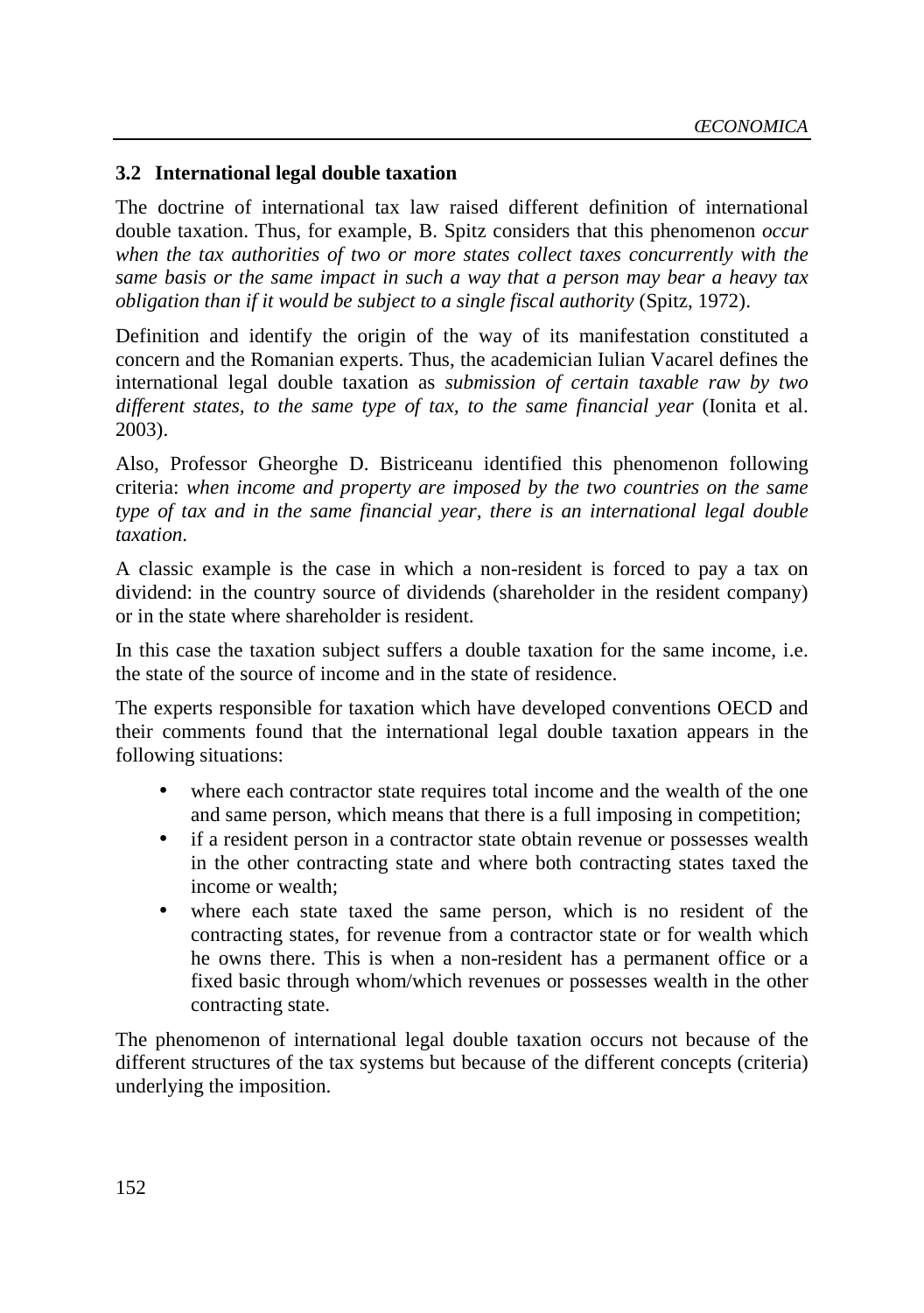The practice meets two such conceptions (Vacarel, 1995):

- territorial design which is based on the source criterion, income origin or the place where the fortune is situated;
- world or global design which is supported on the residence criterion or the nationality of taxpayers person, i.e. of the registered taxpayers person.

It should be noted that the international double taxation may take rise not only when a state adopted the territorial design and other state the world design, but when both countries are it the same mindset.

Thus, it occurs and when the states apply the territorial design but have done rules defining different the revenue source that, for example, to determination of the parent company profits and, i.e., its subsidiaries abroad. Also, international double taxation may also occur in the cases where the states are the world design, but define different the notion of residence, or a state used as a criterion of imposing the residence of tax payers, and another its nationality (Alexandru, 2003).

Existing double taxation of incomes and wealth is explained by fiscal policy, which varies from country to country, the peculiarities of existing systems of taxes and of the interests of these countries to use taxes levers to stimulate or braking activities producing by taxable income.

Whatever its origin, the international double taxation has effects that can only be negative. It affects, ultimately, the exports efficiency and external competitiveness of goods; whereas the burden is greater if the income or wealth would have been subject to taxation legislation of a single country (Condor, 1999).

#### **4 The need for eliminating the international double taxation**

The appearance of the international double taxation is determined by the diversity of fiscal systems, the particularities of taxation policies and how to use this tax and duties as levers to stimulate or limitation of economic activities and does not, as we said, than adverse effects on society, in general.

Therefore, fiscal factor, especially through the international legal double taxation, affect good conduct of the foreign trade and the international economic cooperation.

Come in truth, the development of foreign trade of material values and the economic cooperation requires, among other measures, and finding the appropriate means to avoid double taxation of income made in operations with foreigners, to ensure a normal swing of their and an mutual promotion of the partners and amplification in international cooperation (Condor, 1999).

Imposing of the income made from productive, commercial, for mediation and financial activities, those of dividends due to participate in the company's capital,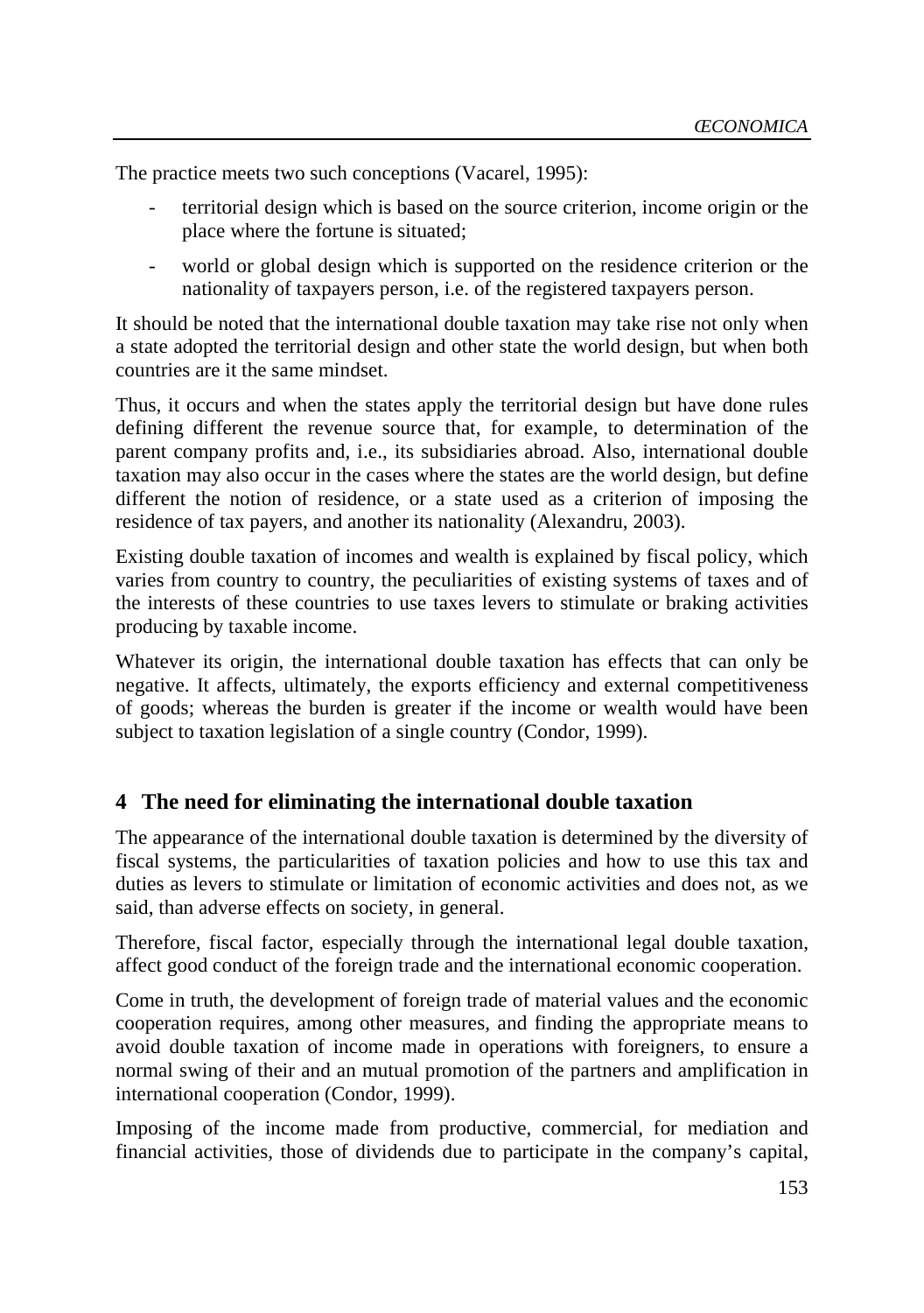the interest on loans, fees for using or giving away in concession use of the invention patent, production processes and know-how, trade names and other intellectual property rights, the copyright for scientific, literary and art creations, and the other categories of income, which that takes place both in the country of origin thereof, as well as the country of residence of the beneficiaries of income, according to the tax laws of each country, can lead to hindering exchanges economic and other activities producing of income, if not creates legal instruments needed to avoid double taxation of income or wealth (Mosteanu, 2003).

If burden resulting from repeated taxation is exaggerated large, this may cancel the interest of income holder, respectively for the appropriate activities abroad (Alexandru, 2003). As a reaction to this phenomenon the multiplication of tax obligations, not only a few taxpayers seek to circumvent the imposing a higher part of the external revenues, in one or even in both countries, by failure the taxable raw, occurring such the tax evasion.

Elimination of the international double taxation represents thus a necessity to develop normal international economic relations. It is necessary to clarify and ensure the fiscal situation of the taxpayers who are the main actors of economic and financial activity (Saguna, 2003), the application of common solutions to identical cases of international double taxation.

# **5 Methods of avoiding the international double taxation**

In the fiscal conventional practice, avoidance of double taxation is ensure, either by the exemption method (exemption from payment), either by crediting method (charging). The distinction between these methods is that the exemption method refers to income, when crediting method refers to tax.

The taxation Committee of the Organization for Economic Cooperation and Development believes the double taxation can be effectively countered by both methods, but the implementation of these should be delimited and defined clearly in each tax convention.

## **5.1 The exemption method**

In the exemption method, the residence state of the beneficiary of income or wealth not taxed income/fortune that, according to provisions of the tax conventions are imposed in other state, i.e. in the state of the source or at the taxable wealth.

In the fiscal conventions, the exemption method is used in one of the following two options: total exemption method and progressive exemption method.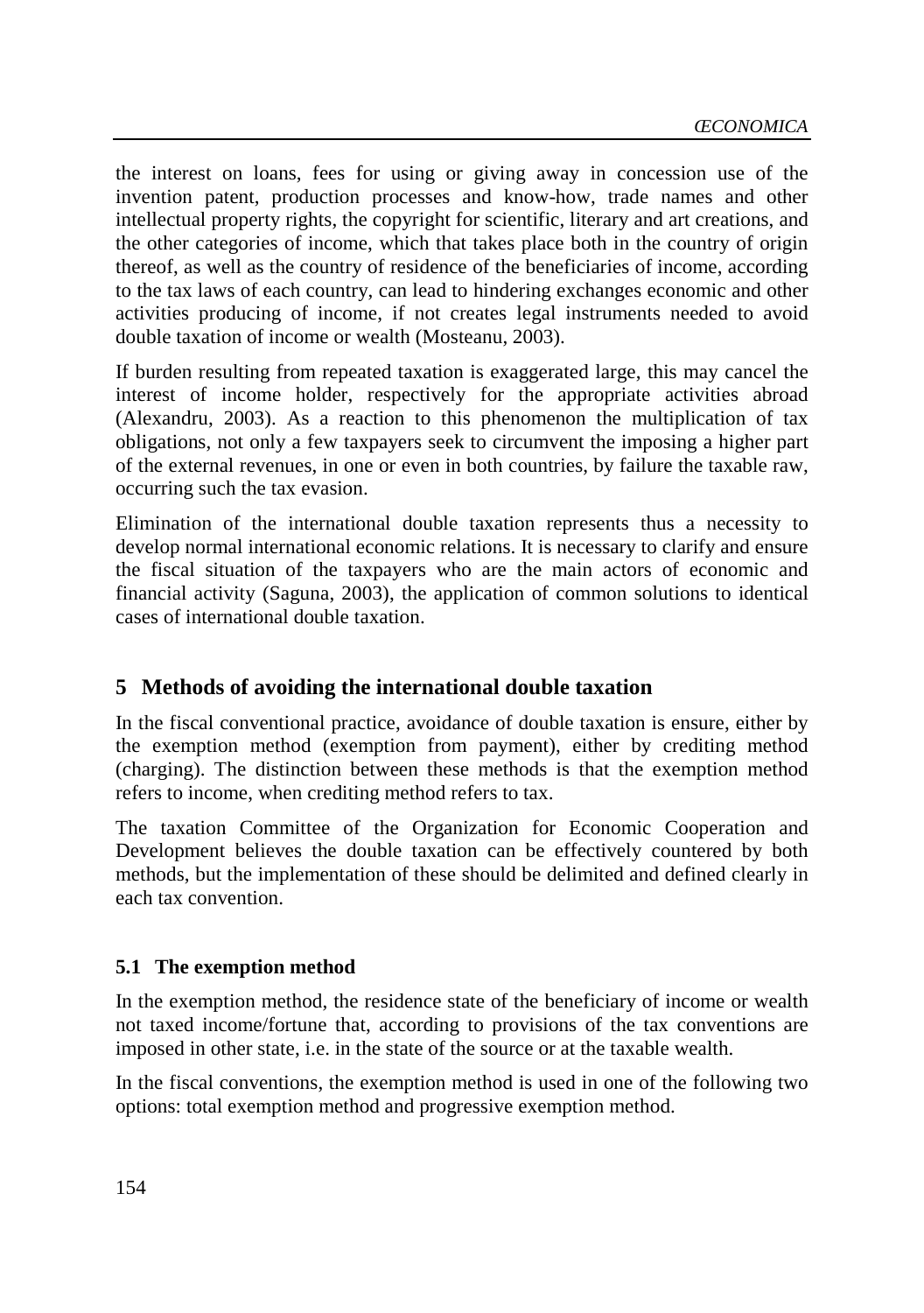#### **5.1.1 Total exemption method**

Under this version of exemption method, the residence state of the income beneficiary, to determination of the taxable income of his resident, will not take into account its taxable income in the state of origin of the income and no the income related to a permanent office or a fixed base of other contracting state. Thus, he will take into account only the rest of taxable income. In this way, by not taking account of a certain income, would be granted an exemption. Furthermore, the state of residence overlook the existence of the incomes exempt from tax, when determining the taxable income for taxpayers residing in that state.

For example, suppose a French businessman performed in France (country of residence) an income of 90,000 Euros, while in Spain (country source or of origin of the income) an income of 30,000 Euros. The two states there is an agreement on avoiding double taxation which provides to use the total exemption method. The tax quota in France, relevant for income obtained in France is 25 percent, the tax quota in Spain on income obtained in Spain is 21 percent and the tax quota in France corresponding to the total revenue obtained in the two countries is 30 percent.

In these conditions, the tax paid by France is  $90.000 \times 25\% = 22.500$  Euros, the tax paid by Spain is  $30.000 \times 21\% = 6.300$  Euros, and the total tax paid by taxpayer, for the revenues made in the two countries, in the conditions under which there is a convention which provides avoiding for double taxation to be made by the total exemption method is the  $22.500 + 6.300 = 28.800$  Euros.

We will continue to determine the fiscal reduction granted by France for the revenues made in Spain, which is determined by the deduction of the tax due in both contracting states, in the lack of fixing the convention, of the tax due in the convention existence. In the lack of fixing the convention, the total tax paid determined by adding the tax paid by France in the lack of convention (  $120.000\times30\% = 36.000$  Euros) with the tax paid by Spain (  $30.000 \times 21\% = 6.300$  Euros) will be of  $36.000 + 6.300 = 42.300$  Euros. The fiscal reduction, i.e. the advantage which benefits the French citizens is of  $42,300 - 28,800 = 13,500$  Euros.

Therefore, it appears that the volume of taxes owed by French citizen, by both countries, is lower in the case of the existence of convention to avoid double taxation, by the total exemption method, paying only 28,800 Euros, than in the case in which he had not been a convention, when he would pay 42,300 Euros, more than with 13,500 Euros.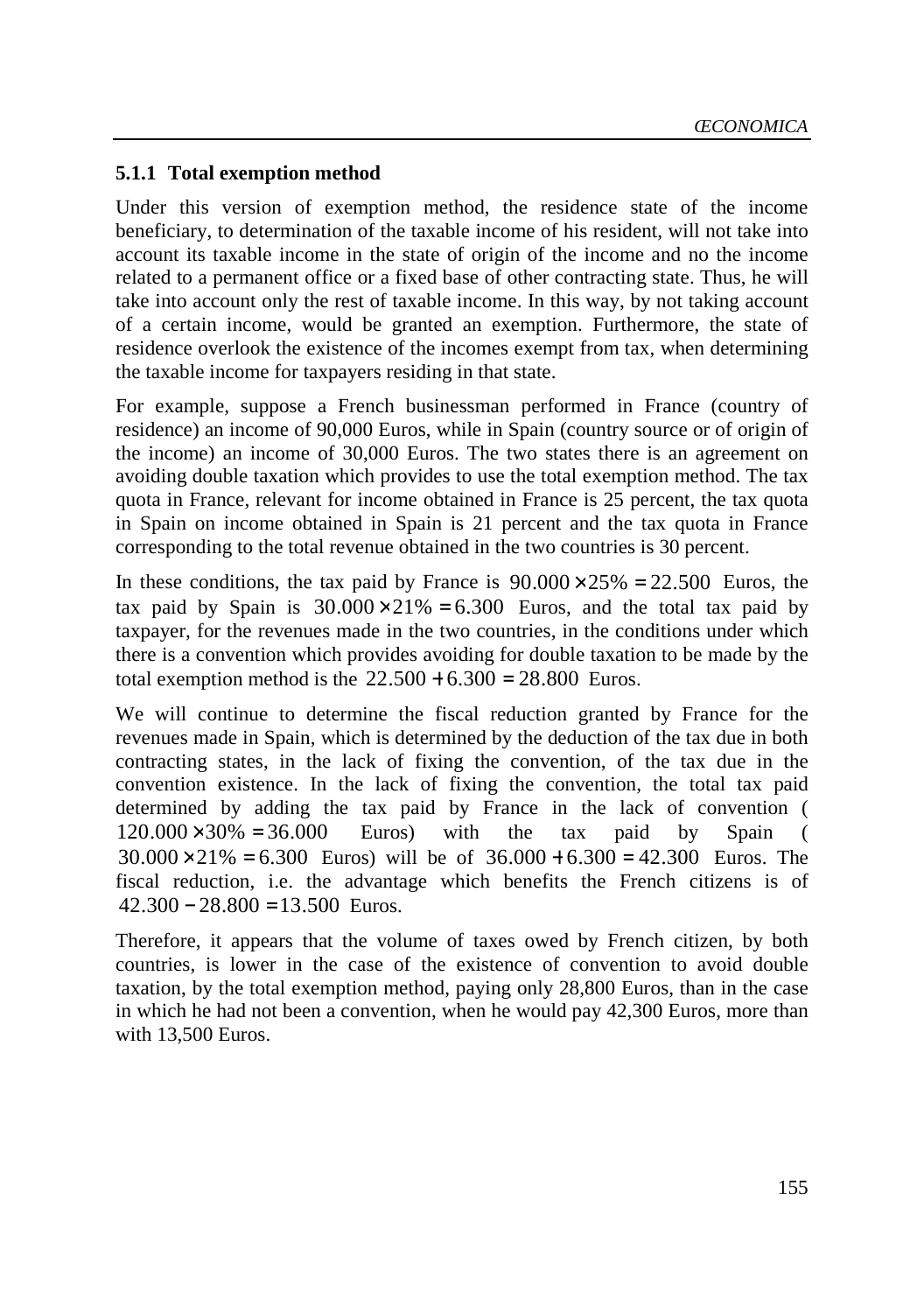## **5.1.2 Progressive exemption method**

Under this version of the exemption method, the taxable income in the other contracting state (which is the state of origin of the income, at the permanent office or fixed base) does not require taxation in the state of residence of the income beneficiary. Instead, the latter state retains the right to take into account that income when determining the tax related to the rest of income. And similar proceed to the wealth tax.

For example, suppose the French citizen of the subchapter 5.1.1. The two states there is an agreement on avoiding double taxation which provides to use the progressive exemption method.

In these conditions, the tax paid by France is of  $90.000 \times 30\% = 27.000$  Euros, the tax paid by Spain is of  $30.000 \times 21\% = 6.300$  Euros, and the total tax paid by taxpayers, for the revenues made in the two countries, in the conditions under which a convention which provides avoiding for double taxation to be made by the progressive exemption method is of  $27.000 + 6.300 = 33.300$  Euros.

We will continue to determine the fiscal reduction granted by France for the revenues made in Spain. In the lack of fixing the convention, the total tax paid determined by adding the tax paid by France in the convention lack (  $120.000\times30\% = 36.000$  Euros) with the tax paid by Spain (  $30.000 \times 21\% = 6.300$  Euros) will be of  $36.000 + 6.300 = 42.300$  Euros. The fiscal reduction, i.e. the advantage which benefits the French citizens is of  $42,300 - 33,300 = 9,000$  Euros.

Therefore, can reach the conclusion that the volume of taxes owed by French citizen, by both countries, is lower in the case of the existence of convention to avoid double taxation, by the progressive exemption method, paying 33,300 Euros, than in the case in which he had not been a convention, when he paid 42,300 Euros, more than with 9,000 Euros.

## **5.2 The crediting method**

The characteristic feature of the crediting method is that the residence country of the beneficiary treats the foreign taxes within certain statutory limits. When the foreign tax share is less than its domestic share, only the surplus of internal tax share is payable over the residence country of the beneficiary. When the foreign tax is higher than the domestic tax, the residence country will not levy any tax.

In the fiscal conventions, the crediting method knew two options: the total crediting method and the ordinary crediting method (or limited), each of them having the opportunity to choose the appropriate method for its internal tax system.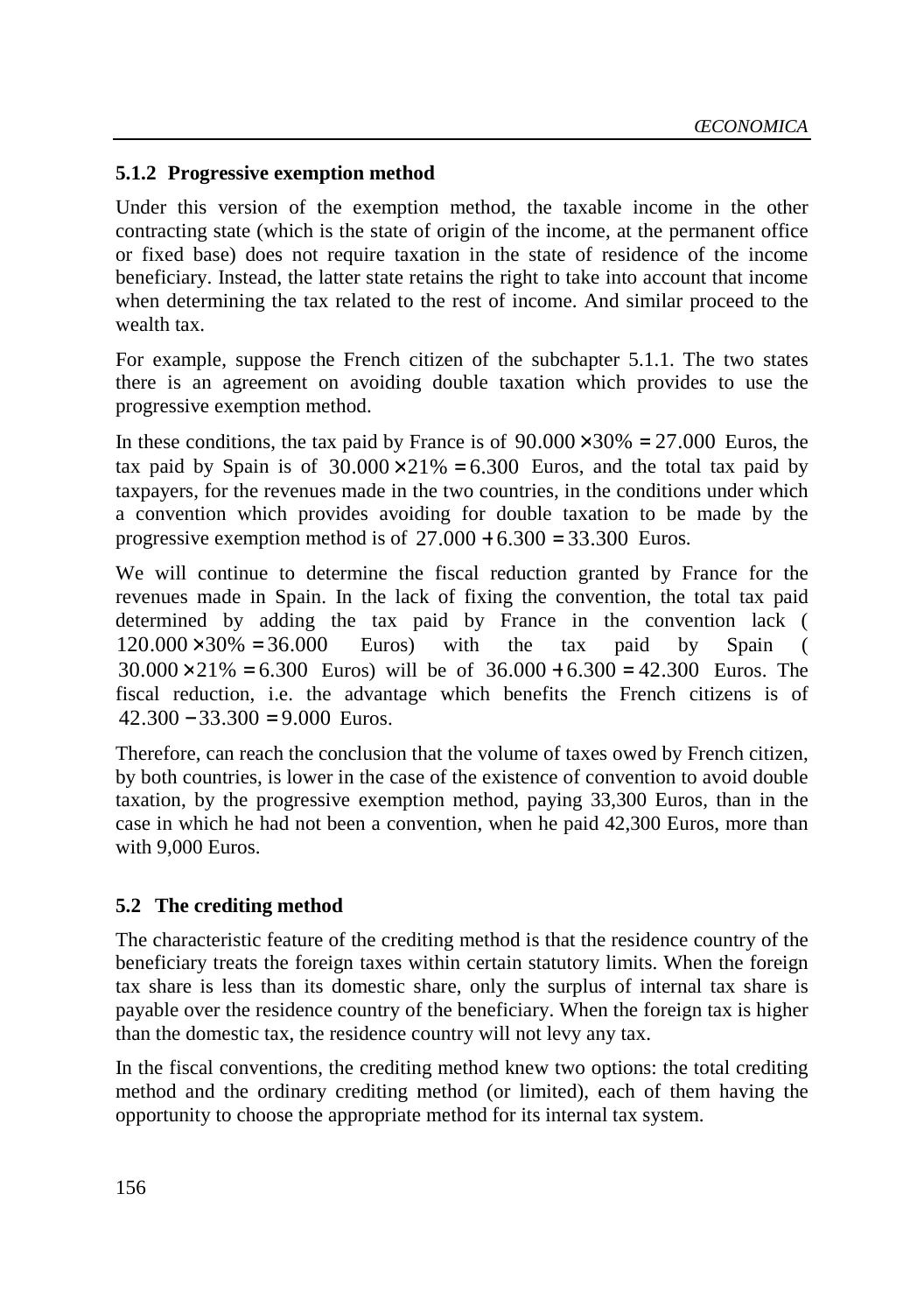#### **5.2.1 Total crediting method**

Under this alternative of the crediting method, the state of residence deducted from tax related to total taxable incomes (fortune) of taxpayers the total amount of the tax paid to other state.

For example, suppose the French citizen of the subchapter 5.1.1. For Spain assume two versions of taxation rate: 21 percent and 33 percent. The two states there is an agreement on avoiding double taxation which provides to use the total crediting method.

In these conditions, the tax due to France before granting of the tax credit is of  $120.000 \times 30\% = 36.000$  Euros. The tax credit granted by France, which is equal to the tax paid by Spain, will be: for  $1<sup>st</sup>$  version:  $30.000 \times 21\% = 6.300$  Euros; and for  $2^{nd}$  version:  $30.000 \times 33\% = 9.900$  Euros.

The tax paid to France after granting the tax credit will be: for  $1<sup>st</sup>$  version:  $36.000 - 6.300 = 29.700$  Euros; and for  $2<sup>nd</sup>$  version:  $36.000 - 9.900 = 26.100$ Euros.

The total tax paid by taxpayers, for revenues arising in the two countries, as the convention which provides that avoid double taxation to be made by total crediting method is of: for 1<sup>st</sup> version:  $29.700 + 6.300 = 36{,}000$  Euros; and for  $2<sup>nd</sup>$  version:  $26.100 + 9.900 = 36,000$  Euros.

We will continue to determine the fiscal reduction granted by France for the revenues made in Spain. In the lack of fixing the convention, the total tax paid determined by adding the tax paid by France in the lack of convention  $(120.000 \times 30\% = 36.000$  Euros) with the tax paid by Spain (  $30.000 \times 21\% = 6.300$  Euros in the 1<sup>st</sup> version and  $30.000 \times 33\% = 9.900$  Euros in the  $2<sup>nd</sup>$  version) will be of  $36.000 + 6.300 = 42.300$  Euros in the case of 1<sup>st</sup> version and  $36.000 + 9.900 = 45.900$  Euros in the case of  $2<sup>nd</sup>$  version. The fiscal reduction, i.e. the advantage that enjoys the French citizens is of  $42.300 - 36.000 = 6.300$ . Euros in the 1<sup>st</sup> version and the 45.900 − 36.000 = 9.900. Euros in the 2<sup>nd</sup> version.

So the advantage of benefiting French citizen is of 6,300 Euros, for the situation in which Spain applies a minimum rate of 21 percent and 9,900 Euros, for the situation in which Spain apply a maximum quota of 33 percent.

Therefore, it can reach the conclusion that the volume of taxes owed by French citizen, by both countries, is lower in the case of the existence of convention to avoid double taxation, by the total crediting method, paying 36,000 Euros in both versions, than in the case in which there were no convention, when he paid a tax of 42,300 Euros, with more than 6,300 Euros in the  $1<sup>st</sup>$  version and 45,900 Euros, with more than 9.900 Euros in the  $2<sup>nd</sup>$  version.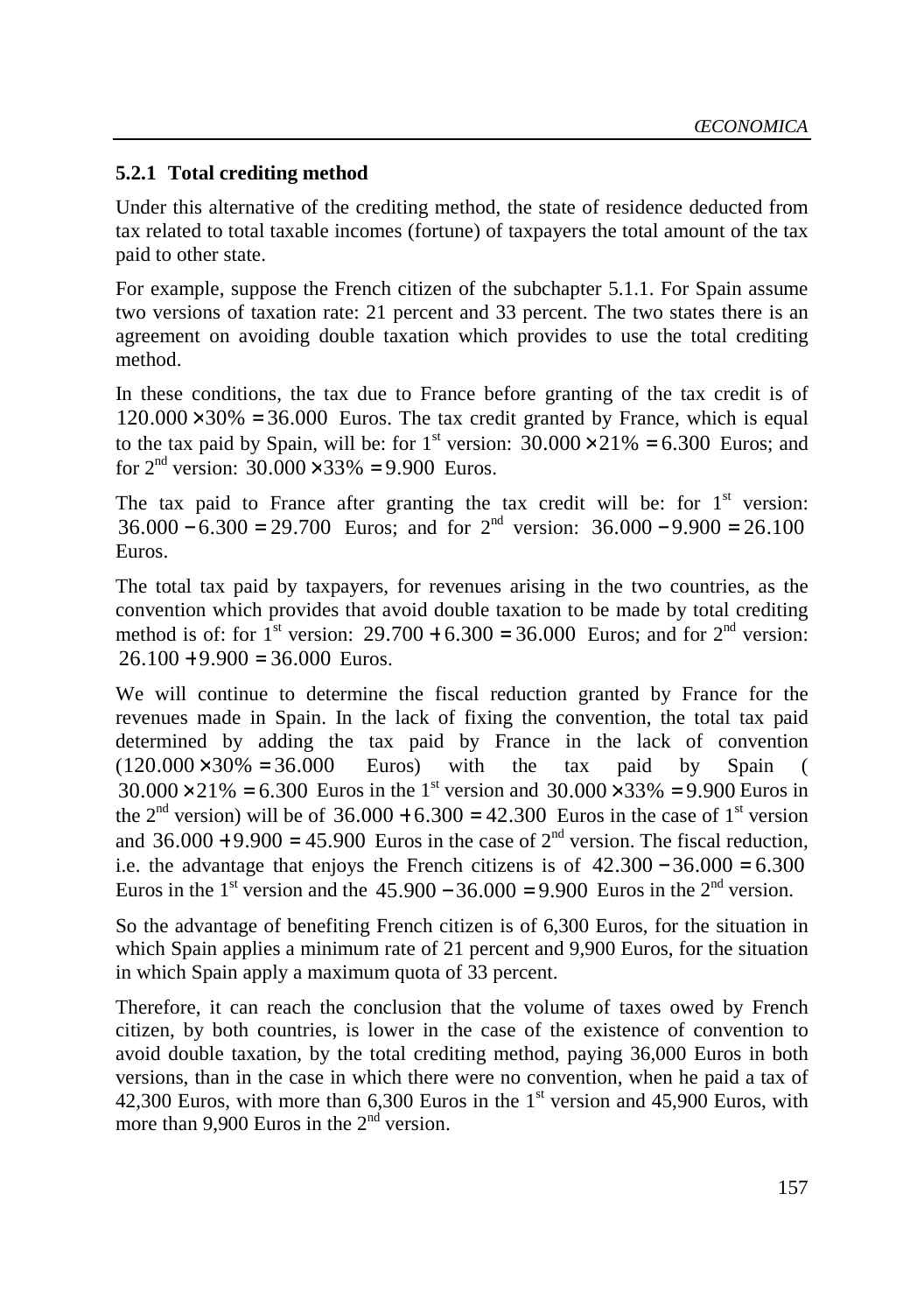### **5.2.2 Ordinary crediting method**

According to this version of the crediting method, the residence state deducted, with title of tax paid in other contracting state, an amount that can be equal or lower than that effectively paid in the state of income origin. Therefore, in cases where the rates of tax charged on two contracting states are identical, and when quotas applied in the residence state are higher than in the state source, the fiscal credit granted by the latter state is equal to the amount of the tax paid in the state of revenues origin.

If the situation in which the quotas applied in the residence state are smaller than those prevailing in the state of revenues origin, appear differences in the sense that the residence state reduced the tax due to the taxpayer in the title of fiscal credit, an amount less than the tax actually paid in the state source.

Since the tax credit granted by the state of residence to its taxpayer is less than the taxation paid by the other contracting state shows that the ordinary crediting method leads to a limited avoid to the double taxation.

For example, suppose the French citizen of the subchapter 5.2.1. The two states there is an agreement on avoiding double taxation which provides to use the ordinary crediting method.

In these conditions, the tax due to France before granting the tax credit is of  $120.000 \times 30\% = 36.000$  Euros. The tax credit granted by France, which is equal to the tax paid by Spain, will be: for 1<sup>st</sup> version:  $30.000 \times 21\% = 6.300$  Euros; and for  $2<sup>nd</sup>$  version:  $30.000 \times 30\% = 9.000$  Euros, since the permissible maximum quota in the country of residence France for a total income is 30 percent.

The tax paid by France after granting of the tax credit will be: for  $1<sup>st</sup>$  version:  $36.000 - 6.300 = 29.700$  Euros; and for  $2<sup>nd</sup>$  version:  $36.000 - 9.000 = 27.000$ . Euros.

The total tax paid by taxpayers, for revenue arising in the two countries, as the convention which provides that avoid double taxation to be done by the ordinary crediting method is: for  $1^{st}$  version:  $36.000 - 6.300 = 29.700$  Euros; and for  $2^{nd}$ version:  $36.000 - 9.000 = 27.000$  Euros.

We will continue to determine the fiscal reduction granted by France for the revenues made in Spain. In the lack of fixing the convention, the total tax paid determined by adding the tax paid by France in the convention lack (  $120.000\times30\% = 36.000$  Euros) with the tax paid by Spain (  $30.000 \times 21\% = 6.300$  Euros in the 1<sup>st</sup> version and  $30.000 \times 30\% = 9.000$  Euros in the  $2<sup>nd</sup>$  version) will be of  $36.000 + 6.300 = 42.300$  Euros in the 1<sup>st</sup> version and of  $36.000 + 9.000 = 45.000$  Euros in the  $2<sup>nd</sup>$  version. The fiscal reduction, i.e. the advantage that enjoys the French citizen is of  $42.300 - 36.000 = 6.300$  Euros in the 1<sup>st</sup> version and of  $45,000 - 36,000 = 9,000$  Euros in the 2<sup>nd</sup> version.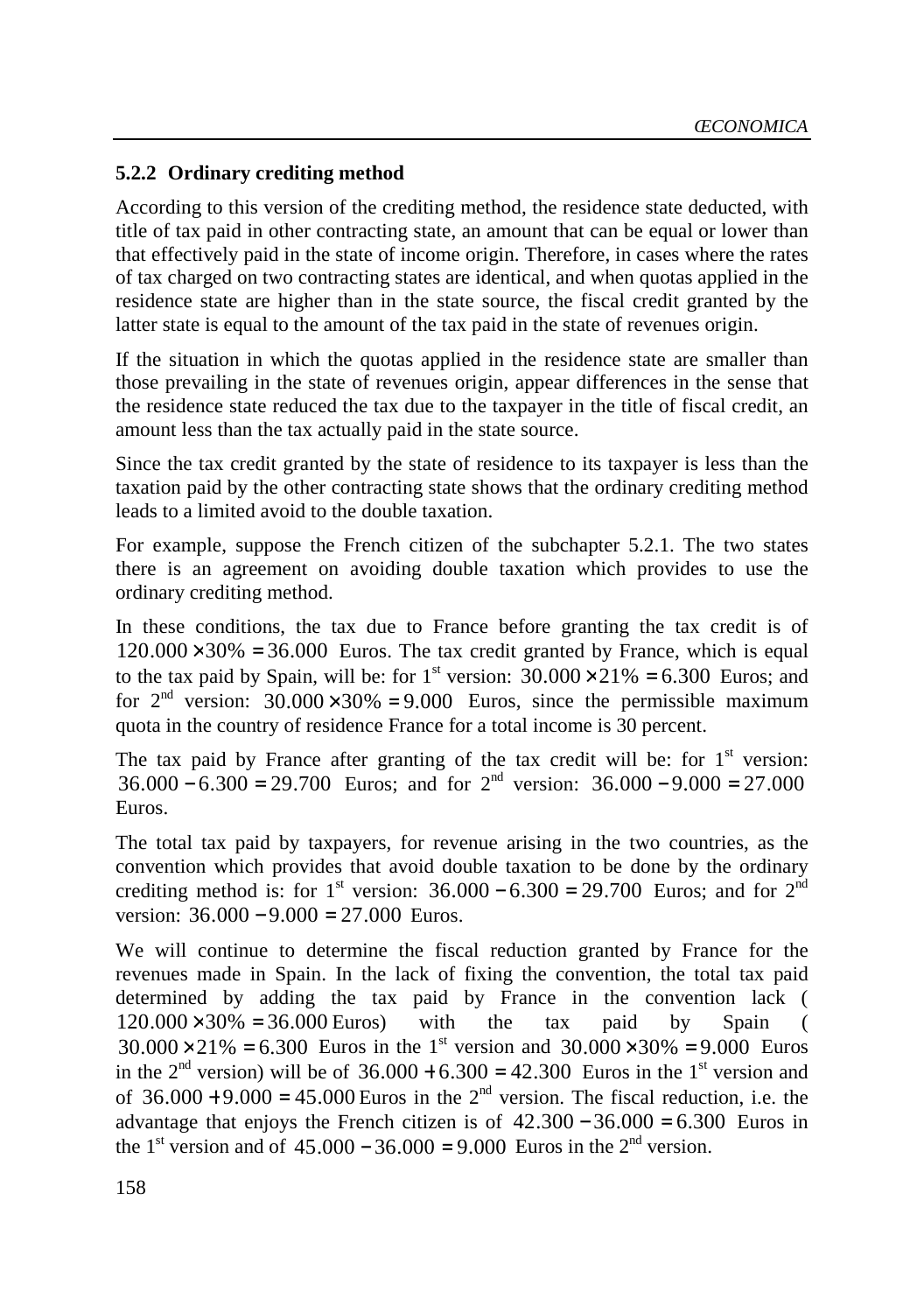So, the advantage of benefiting the French citizen is 6,300 Euros, for the situation in which Spain applies a minimum rate of 21 percent and 9,000 Euros, for the situation in which Spain apply a maximum quota of 33 percent.

Therefore, it can reach conclusion that the volume of taxes owed by French citizen, by both countries, is lower in the case of existence of the convention to avoid double taxation, by the ordinary crediting method, paying 36,000 Euros in both versions, than in the case in which there were no convention, when he paid a tax of 42,300 Euros, with more than  $6,300$  Euros in the  $1<sup>st</sup>$  version and of 45,000 Euros, with more than 9,000 Euros in the  $2<sup>nd</sup>$  version.

## **6 Conclusions**

If we will compare the results in the case of progressive exemption method with those from the total exemption method, considering that they have used the same data as in our case, it may be established that using the progressive exemption method in the convention, in the place of the total exemption is not for the taxpayers benefit, since in the total exemption method, the taxpayer benefits from a fiscal reduction of 13,500 Euros, while in the progressive exemption benefits from a fiscal reduction of 9,000 Euros.

Also, comparing the two versions of the crediting method, considering that they have used the same data, it can be found that the fiscal reduction the taxpayer benefits from using of the same two versions, if using the minimum rate of 21 percent, respectively a tax reduction of 6,300 Euros. If using the second version of the quota, the maximum, it is observed that in the total crediting method, the tax reduction is higher, to 9,900 Euros, than the ordinary crediting method, to 9,000 Euros, as the state of origin of the income cannot apply than its share maximum allowable in the country of residence, i.e. of 30 percent. Therefore, after the presentation of the two methods of avoiding the international double taxation, each of the two suitable versions and using the same data for exemplification, it can see that, the French citizen obtain the highest fiscal reduction, if the convention to avoid international double taxation concluded between the two states is considering applying the total exemption method.